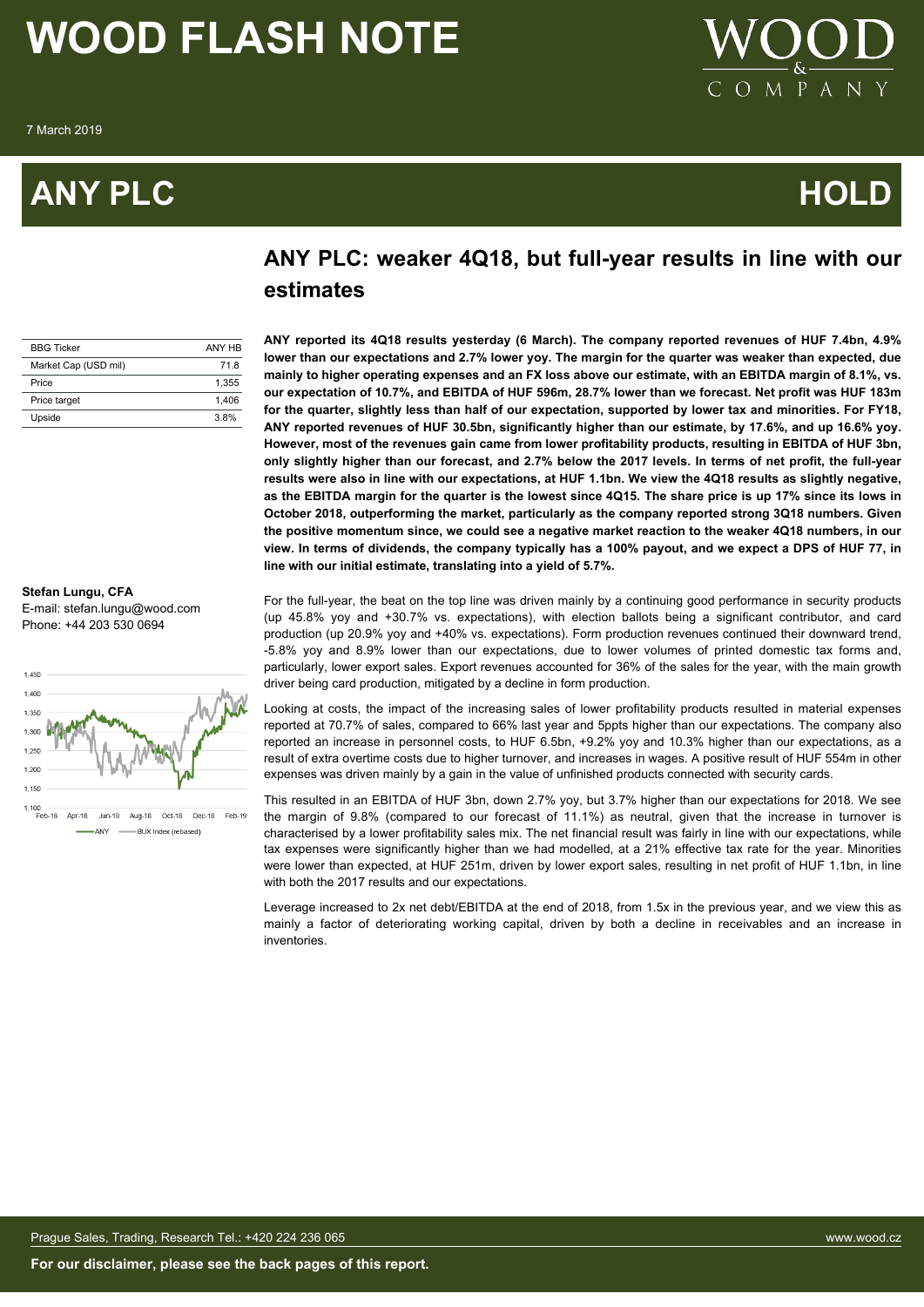# **WOOD**

## 7 March 2019

### ANY: 4Q18 results review

| (HUF m)                     | 4Q17     | <b>3Q18</b> | <b>4Q18</b> | yoy      | qoq       | 4Q18E    | vs. WOOD |
|-----------------------------|----------|-------------|-------------|----------|-----------|----------|----------|
| <b>Revenues</b>             | 7,604    | 7,489       | 7,402       | $-2.7%$  | $-1.2%$   | 7,785    | $-4.9%$  |
| <b>Security Products</b>    | 1,680    | 2,283       | 2,199       | 30.9%    | $-3.7%$   |          |          |
| <b>Card Production</b>      | 2,711    | 2,397       | 2,107       | $-22.3%$ | $-12.1%$  |          |          |
| <b>Form Production</b>      | 2,568    | 2,233       | 2,402       | $-6.5%$  | 7.6%      |          |          |
| <b>Traditional Printing</b> | 437      | 469         | 444         | 1.6%     | $-5.3%$   |          |          |
| Other                       | 208      | 107         | 250         | 20.2%    | 133.6%    |          |          |
| Material expenses           | $-4.903$ | $-5,419$    | $-5,180$    | 5.6%     | $-4.4%$   | $-5,309$ | $-2.4%$  |
| Personnel expenses          | $-1,714$ | $-1,750$    | $-1,436$    | $-16.2%$ | $-17.9%$  | $-1,600$ | $-10.3%$ |
| Other expenses              | $-137$   | 561         | $-190$      | n.m.     | $-133.9%$ | 0        | n.m.     |
| <b>EBITDA</b>               | 850      | 881         | 596         | $-29.9%$ | $-32.3%$  | 836      | $-28.7%$ |
| D&A                         | $-276$   | $-280$      | $-289$      | 4.7%     | 3.2%      | $-275$   | 5.0%     |
| <b>EBIT</b>                 | 573      | 601         | 306         | $-46.5%$ | $-49.0%$  | 560      | $-45.3%$ |
| <b>Financial result</b>     | $-23$    | $-25$       | $-29$       | 24.0%    | 14.6%     | $-24$    | 19.6%    |
| Pre-tax profit              | 550      | 576         | 278         | $-49.5%$ | $-51.8%$  | 536      | $-48.2%$ |
| Tax                         | $-170$   | $-225$      | $-28$       | $-83.6%$ | $-87.6%$  | $-64$    | $-56.6%$ |
| Net income                  | 380      | 351         | 241         | $-36.7%$ | $-31.5%$  | 472      | $-49.0%$ |
| <b>Minorities</b>           | 100      | 19          | 57          | $-42.8%$ | 197.0%    | 88       | $-35.2%$ |
| Net income for shareholders | 280      | 332         | 183         | $-34.5%$ | $-44.8%$  | 384      | $-52.2%$ |

Source: Company data, WOOD Research

ANY: 2018 results review

| (HUFm)                      | 2017      | 2018      | yoy      | 2018E     | vs. WOOD |
|-----------------------------|-----------|-----------|----------|-----------|----------|
| <b>Revenues</b>             | 26,181    | 30,527    | 16.6%    | 25,950    | 17.6%    |
| <b>Security Products</b>    | 6,500     | 9,475     | 45.8%    | 7,248     | 30.7%    |
| <b>Card Production</b>      | 7,652     | 9,250     | 20.9%    | 6,608     | 40.0%    |
| <b>Form Production</b>      | 10,253    | 9,663     | $-5.8%$  | 10,602    | $-8.9%$  |
| <b>Traditional Printing</b> | 1,288     | 1,496     | 16.1%    | 1,143     | 30.9%    |
| Other                       | 488       | 643       | 31.8%    | 349       | 84.3%    |
| Material expenses           | $-17,270$ | $-21,590$ | 25.0%    | $-17,127$ | 26.1%    |
| Personnel expenses          | $-5,957$  | $-6,505$  | 9.2%     | $-5,900$  | 10.3%    |
| Other expenses              | 114       | 554       | 386.0%   | $-45$     | n.m.     |
| <b>EBITDA</b>               | 3,068     | 2,986     | $-2.7%$  | 2,878     | 3.7%     |
| D&A                         | $-1,070$  | $-1.133$  | 5.9%     | $-1,101$  | 2.9%     |
| <b>EBIT</b>                 | 1,998     | 1,853     | $-7.3%$  | 1,778     | 4.2%     |
| <b>Financial result</b>     | $-93$     | $-101$    | 7.6%     | $-133$    | $-24.3%$ |
| Pre-tax profit              | 1,904     | 1,752     | $-8.0%$  | 1,645     | 6.5%     |
| Tax                         | $-360$    | $-362$    | 0.4%     | $-195$    | 85.5%    |
| Net income                  | 1,544     | 1,391     | $-9.9%$  | 1,450     | $-4.1%$  |
| <b>Minorities</b>           | 412       | 251       | $-39.1%$ | 295       | -14.9%   |
| Net income for shareholders | 1,132     | 1,140     | 0.7%     | 1,155     | $-1.3%$  |

Source: Company data, WOOD Research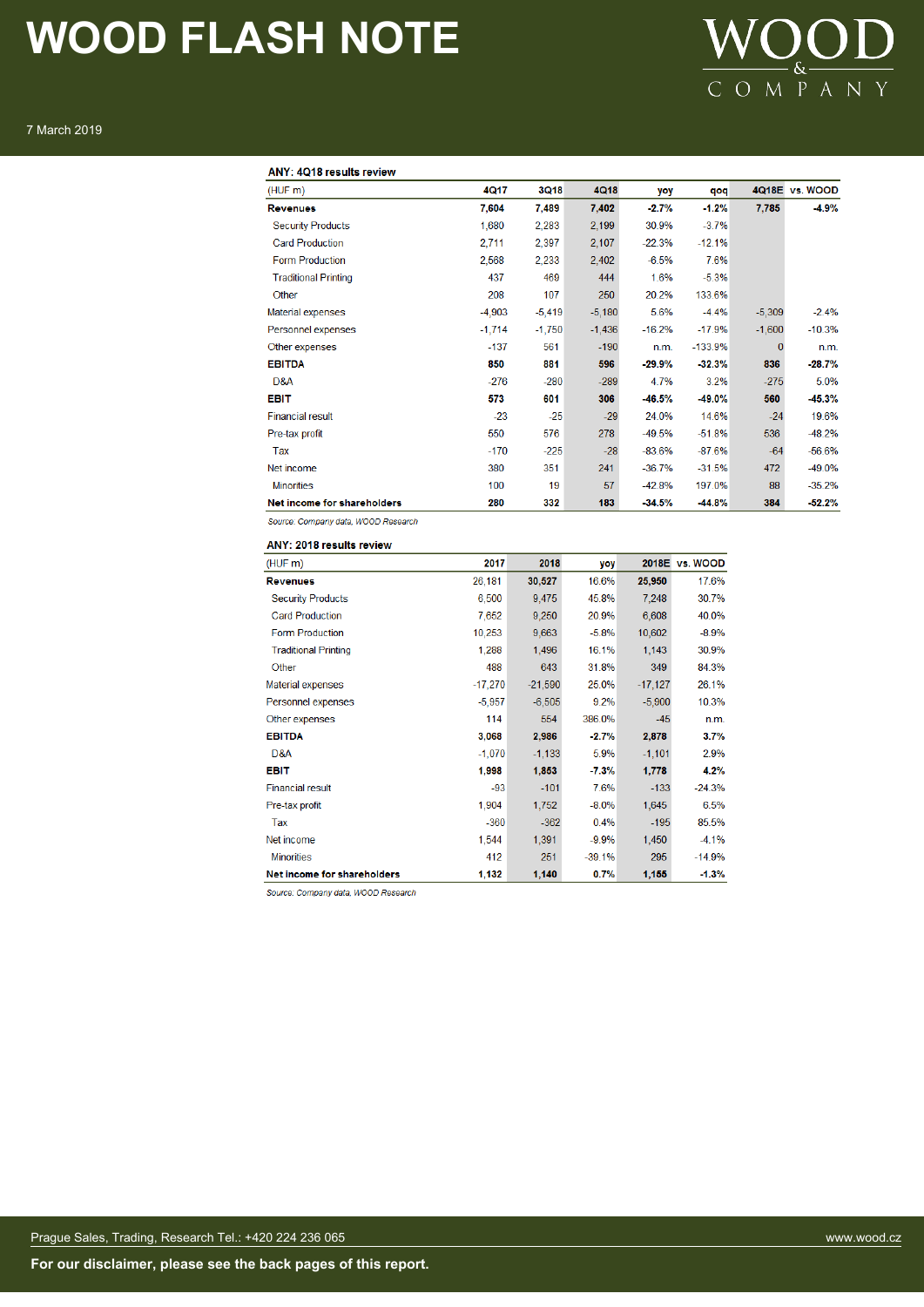

# 7 March 2019

# ANY: 2018 results review

|                                    | 2017   | 2018   | yoy         | 2018E  | vs. WOOD    |
|------------------------------------|--------|--------|-------------|--------|-------------|
| <b>EBITDA</b> margin               | 11.7%  | 9.8%   | $-0.23$ pp. | 11.1%  | $0.63pp$ .  |
| <b>EBIT</b> margin                 | 7.6%   | 6.1%   | $-0.28$ pp. | 6.9%   | $0.78pp$ .  |
| Net Income margin                  | 5.9%   | 4.6%   | $-0.47$ pp. | 5.6%   | $0.31pp$ .  |
| Net Income for shareholders margin | 4.3%   | 3.7%   | $-0.50$ pp. | 4.5%   | $-0.13$ pp. |
|                                    |        |        |             |        |             |
| Business lines as % of revenues    |        |        |             |        |             |
| <b>Security Products</b>           | 25%    | 31%    | $-1.99$ pp. | 28%    | $-3.11$ pp. |
| <b>Card Production</b>             | 29%    | 30%    | 5.39pp.     | 25%    | 3.76pp.     |
| <b>Form Production</b>             | 39%    | 32%    | $-3.85$ pp. | 41%    | $-1.69$ pp. |
| <b>Traditional Printing</b>        | 5%     | 5%     | $0.33DD$ .  | 4%     | $0.52pp$ .  |
| Other                              | 2%     | 2%     | $0.11$ pp.  | 1%     | $0.52$ pp.  |
|                                    |        |        |             |        |             |
| <b>Export revenues</b>             | 11,120 | 11,071 | 20.5%       | 10,558 | 5.3%        |
| <b>Security Products</b>           | 788    | 872    | 67.3%       | 870    | $-9.4%$     |
| <b>Card Production</b>             | 1,202  | 1,316  | 278.0%      | 396    | 203.2%      |
| <b>Form Production</b>             | 8.779  | 8,306  | 8.4%        | 9.117  | $-3.7%$     |
| <b>Traditional Printing</b>        | 23     | 46     | 130.0%      |        | n.m.        |
| Other                              | 328    | 531    | 0.0%        | 174    | 88.0%       |
|                                    |        |        |             |        |             |
| Export as % of total revenues      | 42%    | 36%    | 5.43pp.     | 41%    | 1.79pp.     |
| <b>Security Products</b>           | 12%    | 9%     | 5.07pp.     | 12%    | $0.12$ pp.  |
| <b>Card Production</b>             | 16%    | 14%    | 10.35pp.    | 6%     | 9.71pp.     |
| <b>Form Production</b>             | 86%    | 86%    | 10.02pp.    | 86%    | $-0.38$ pp. |
| <b>Traditional Printing</b>        | 2%     | 3%     | $0.91DD$ .  | 0%     | 1.79pp.     |
| Other                              | 67%    | 83%    | $-8.00$ pp. | 50%    | 17.21pp.    |
|                                    |        |        |             |        |             |
| Receivable days                    | 65     | 57     | $-8$        | 70     | $-13$       |
| Inventory days                     | 39     | 42     | 3           | 33     | 9           |
| Payable days                       | 37     | 40     | 3           | 37     | 3           |
| Cash conversion cycle              | 67     | 58     | -9          | 66     | $-8$        |

Source: Company data, WOOD Research

### **ANY: revenues and EBITDA margins**



*Source: Company data, WOOD Research*

| Year  | <b>Sales</b> | <b>EBITDA</b> | <b>EBIT</b> | <b>Net Income</b> | <b>EPS</b> | P/E  | <b>EV/EBITDA</b> | <b>Dps</b> | <b>Dividend</b> |
|-------|--------------|---------------|-------------|-------------------|------------|------|------------------|------------|-----------------|
|       | (HUF m)      | (HUFm)        | (HUF m)     | (HUF m)           | (HUF)      | (x)  | (x)              | (HUF)      | yield           |
| 2016  | 24,911       | 2.977         | 1,969       | 1.202             | 81.3       | 13.2 | 6.6              | 65.0       | 6.1%            |
| 12017 | 26,181       | 3.068         | 1,998       | 1,040             | 70.3       | 19.0 | 8.3              | 84.0       | 6.3%            |
| 2018  | 30,527       | 2.986         | 1,853       | 1,140             | 77.1       | 17.6 | 8.4              | 79.0       | 5.8%            |
| 2019E | 27,830       | 3.049         | 1.931       | 1.243             | 84.0       | 16.1 | 8.5              | 77.1       | 5.7%            |
| 2020E | 27.247       | 3.060         | 1.926       | 1.190             | 80.5       | 16.8 | 8.5              | 84.0       | 6.2%            |
| 2021E | 28.204       | 3.290         | 2.139       | 1.321             | 89.3       | 15.2 | 8.0              | 80.5       | 5.9%            |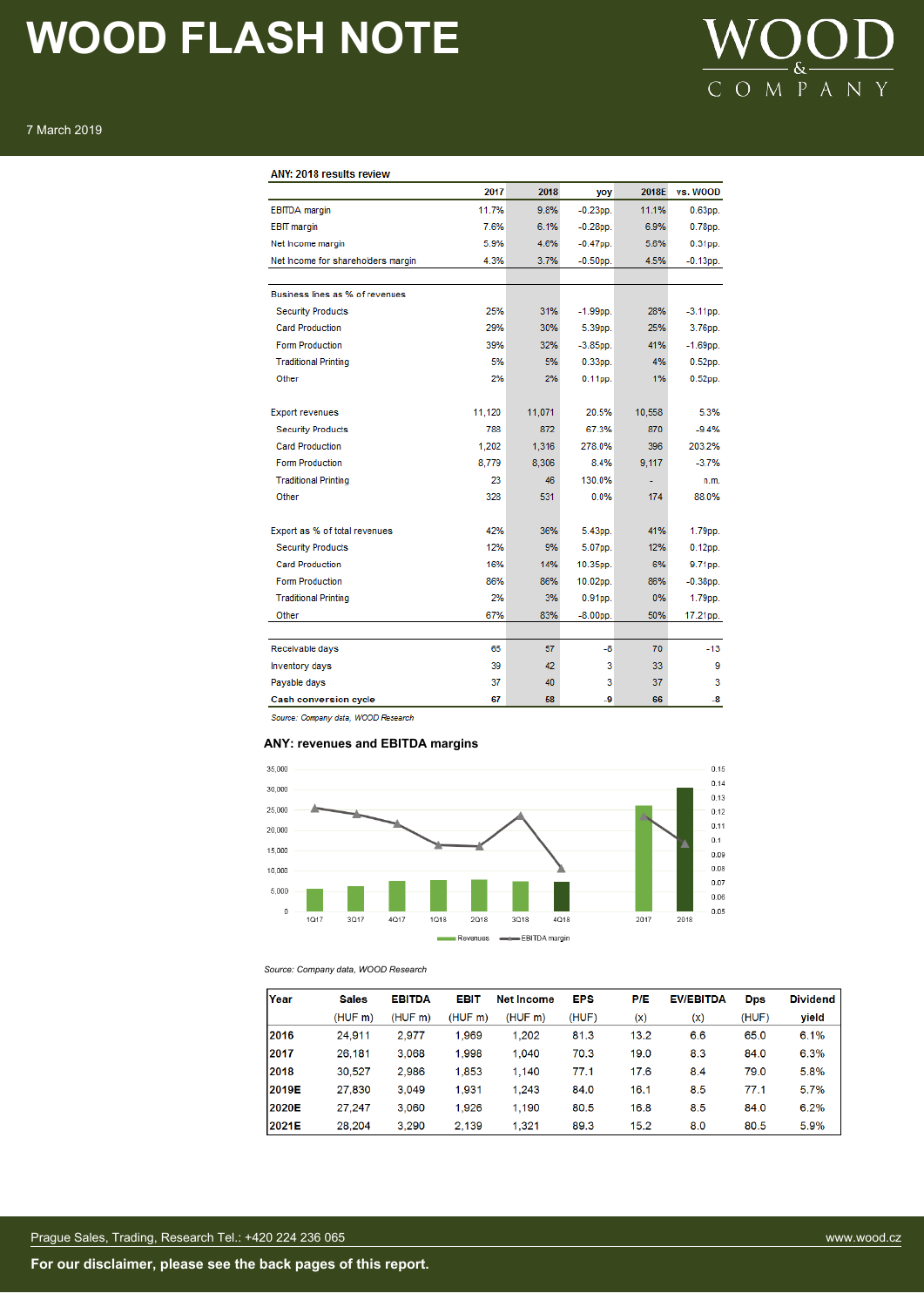

7 March 2019

# **DISCLAIMER**

### **Important Disclosures**

*This research/commentary was prepared by the assignment of Budapest Stock Exchange Ltd. (registered seat: 1054 Budapest, Szabadság tér 7. Platina torony I. ép. IV. emelet; company registration number: 01-10-044764, hereinafter: BSE) under the agreement which was concluded by and between BSE and WOOD & Company Financial Services, a.s. (registered seat: námstí Republiky 1079/1a, 110 00 Praha 1, Czech Republic; company registration number: 265 03 808, hereinafter: Investment Service Provider)*

*BSE shall not be liable for the content of this research/commentary, especially for the accuracy and completeness of the information therein and for the forecasts and conclusions; the Service Provider shall be solely liable for these. The Service Provider is entitled to all copyrights regarding this research/commentary however BSE is entitled to use and advertise/spread it but BSE shall not modify its content.*

*This research/commentary shall not be qualified as investment advice specified in Point 9 Section 4 (2) of Act No. CXXXVIII of 2007 on Investment Firms and Commodity Dealers and on the Regulations Governing their Activities. Furthermore, this document shall not be qualified as an offer or call to tenders for the purchase, sale or hold of the financial instrument(s) concerned by the research/commentary.*

This investment research is published by WOOD & Company Financial Services, a.s. ("WOOD & Co") and/or one of its branches who are are authorised and regulated by the CNB as Home State regulator and in Poland by the KNF, in Slovakia by the NBS, in Italy by the CONSOB and in the UK by the FCA as Host State regulators.

#### **Explanation of Ratings**

| Woog<br>ANV DLC<br>for<br>targets<br>ratings and price<br>, nistor<br>.<br>. . |                     |                       |                  |  |  |  |  |
|--------------------------------------------------------------------------------|---------------------|-----------------------|------------------|--|--|--|--|
| Rating                                                                         |                     | <b>Price</b><br>targe |                  |  |  |  |  |
| -202                                                                           | <b>LOVE</b><br>-к л |                       | HUF<br>$A\Omega$ |  |  |  |  |

**BUY:** The stock is expected to generate total returns of over 15% during the next 12 months as measured by the target price.

**HOLD:** The stock is expected to generate total returns of 0-15% during the next 12 months as measured by the target price.

**SELL:** The stock is expected to generate a negative total return during the next 12 months as measured by the target price.

RESTRICTED: Financial forecasts, and/or a rating and/or a target price is restricted from disclosure owing to Compliance or other regulatory/legal considerations such as a blackout period or a conflict of interest.

**NOT RATED:** Suspension of rating after 30 consecutive weekdays where the current price vis-a-vis the target price has been out of the range dictated by the current BUY/HOLD/SELL rating.

**COVERAGE IN TRANSITION:** Due to changes in the Research team, the disclosure of a stock's rating and/or target price and/or financial information are temporarily suspended.

#### **Equity Research Ratings (as of 7 March 2019)**

|                                 | Bu         | Hold | Sell | Restricted | Not rated   | Coverage in transition |
|---------------------------------|------------|------|------|------------|-------------|------------------------|
| <b>Equity Research Coverage</b> | 52%        | 41%  | 70   | n.a.       | n.a         | 10/<br>1/0             |
| <b>IB Clients</b>               | <b>170</b> | 1%   | n.a. | IN.A.      | . .<br>n.a. | n.a.                   |

#### **Securities Prices**

Prices are taken as of the previous day's close on the home market unless otherwise stated.

#### **Valuation & Risks**

Analysis of specific risks to set stock target prices highlighted in our investment case(s) are outlined throughout the report. For details of methodologies used to determine our price targets and risks related to the achi of the targets referred to in the main body of the report or at http://www.wood.cz in the Corporate Governance section.

Users should assume that the investment risks and valuation methodology in Daily news or flash notes not changing our estimates or ratings is as set out in the most recent substantive research note on that subject company and can be found on our website at [www.wood.com](https://research.wood.cz)

#### **Wood Research Disclosures (as of 7 March 2019)**

| Company                         | <b>Disclosures</b> |
|---------------------------------|--------------------|
| Alior Bank                      | $\overline{5}$     |
| AmRest                          | 5                  |
| Astarta                         | 5                  |
| AT&S                            | 5                  |
| Bogdanka                        | $\overline{5}$     |
| <b>BRD</b>                      | $\overline{5}$     |
| <b>Bucharest Stock Exchange</b> | $\sqrt{5}$         |
| BZ WBK                          | $\overline{5}$     |
| CA Immo                         | 5                  |
| CCC                             | 5                  |
| CD Projekt                      | 5                  |
| CETV                            | $\overline{5}$     |
| CEZ                             | $\overline{5}$     |
| Ciech                           | 5                  |
| Conpet                          | $\overline{1}$     |
| Cyfrowy Polsat                  | 5                  |
| Dino                            | 5                  |
|                                 |                    |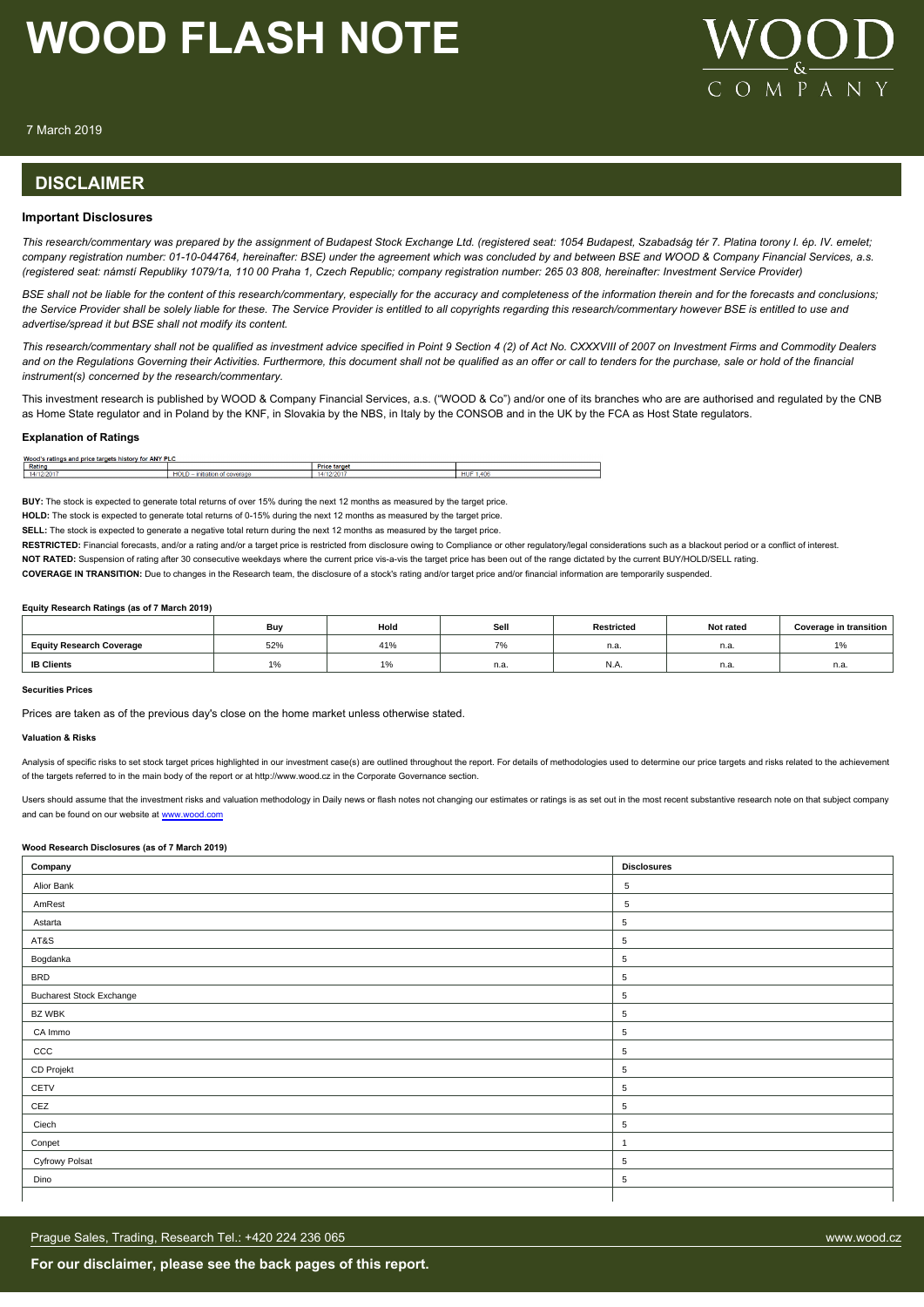

### 7 March 2019

| DO&CO                             | 1, 5                            |
|-----------------------------------|---------------------------------|
| Electrica                         | $\sqrt{5}$                      |
| Enea                              | $\,$ 5 $\,$                     |
| Energa                            | $\sqrt{5}$                      |
| Erste Group Bank                  | $\sqrt{5}$                      |
| Eurocash                          | $\sqrt{5}$                      |
| Fortuna                           | $\sqrt{5}$                      |
| S.C. Fondul Proprietatea S.A.     | 1, 4, 5                         |
| Getin Noble Bank                  | $\sqrt{5}$                      |
| GTC                               | $\,$ 5 $\,$                     |
| Handlowy                          | 5                               |
| <b>ING BSK</b>                    | $\,$ 5 $\,$                     |
| Immofinanz                        | $\,$ 5 $\,$                     |
| $\ensuremath{\mathsf{IPF}}$       | $\,$ 5 $\,$                     |
| $\ensuremath{\mathsf{ITG}}$       | 1, 3                            |
| <b>JSW</b>                        | $\sqrt{5}$                      |
| Kernel                            | $\sqrt{5}$                      |
| KGHM                              | $\sqrt{5}$                      |
| Komercni                          | $\sqrt{5}$                      |
| Kruk                              | 5                               |
| Lotos                             | $\,$ 5 $\,$                     |
| LPP                               | $\,$ 5 $\,$                     |
| mBank                             | $\overline{5}$                  |
| MedLife                           | 1, 2, 3                         |
| Millennium                        | $\sqrt{5}$                      |
| <b>MOL</b>                        | $\sqrt{5}$                      |
| MONETA Money Bank                 | 1, 2, 3, 5                      |
| Netia                             | $\sqrt{5}$                      |
| OMV                               | $\sqrt{5}$                      |
| Orange PL                         | 5                               |
| Pekao                             | 5                               |
| $\sf PGE$                         | $\mathbf 5$                     |
| Philip Morris                     | $\sqrt{5}$                      |
| PKO BP                            | 1, 2, 3, 5                      |
| PKN Orlen                         | $\mathbf 5$                     |
| PKP Cargo                         | $\sqrt{5}$                      |
| PZU                               | $\sqrt{5}$                      |
| $\ensuremath{\mathsf{RB}}\xspace$ | $\overline{\mathbf{5}}$         |
| RC <sub>2</sub>                   | $\pmb{4}$                       |
| Romgaz                            | $\,$ 5 $\,$                     |
| $\ensuremath{\mathsf{SIF2}}$      | $10\,$                          |
| SNP - OMV Petrom                  | 3, 5                            |
| O <sub>2</sub> CR                 | $\ensuremath{\mathbf 1}$ , 4, 5 |
| Banca Transilvania                | $\,$ 5 $\,$                     |
| Transelectrica                    | $\,$ 5 $\,$                     |
| Transgaz                          | 1, 5                            |
| Unipetrol                         | $\,$ 5 $\,$                     |
| WSE                               | $\mathbf{1}$                    |
| Warimpex                          | 1, 5                            |

## **Description**

1 The company currently is, or in the past 12 months was, a client of Wood & Co or its affiliated companies for the provision of investment banking services.

2 In the past 12 months, Wood & Co or its affiliated companies have received compensation for Corporate Finance/Investment Banking services from this company.

3 In the past 12 months, Wood & Co or any of its affiliated companies have been lead manager, co-lead manager or co-manager of a public offering of the company's financial instruments.

4 Wood & Co acts as corporate broker to this company and/or Wood & Co or any of its affiliated companies may have an agreement with the company relating to the provision of Corporate Finance/Investment

Banking services. 5 Wood & Co or any of its affiliated companies is a market maker or liquidity provider in relation to securities issued by this company.

6 In the past 12 months, Wood & Co, its partners, affiliated companies, officers or directors, or any authoring analyst involved in the preparation of this investment research has provided services to the company for

remuneration, other than normal course investment advisory or trade execution services.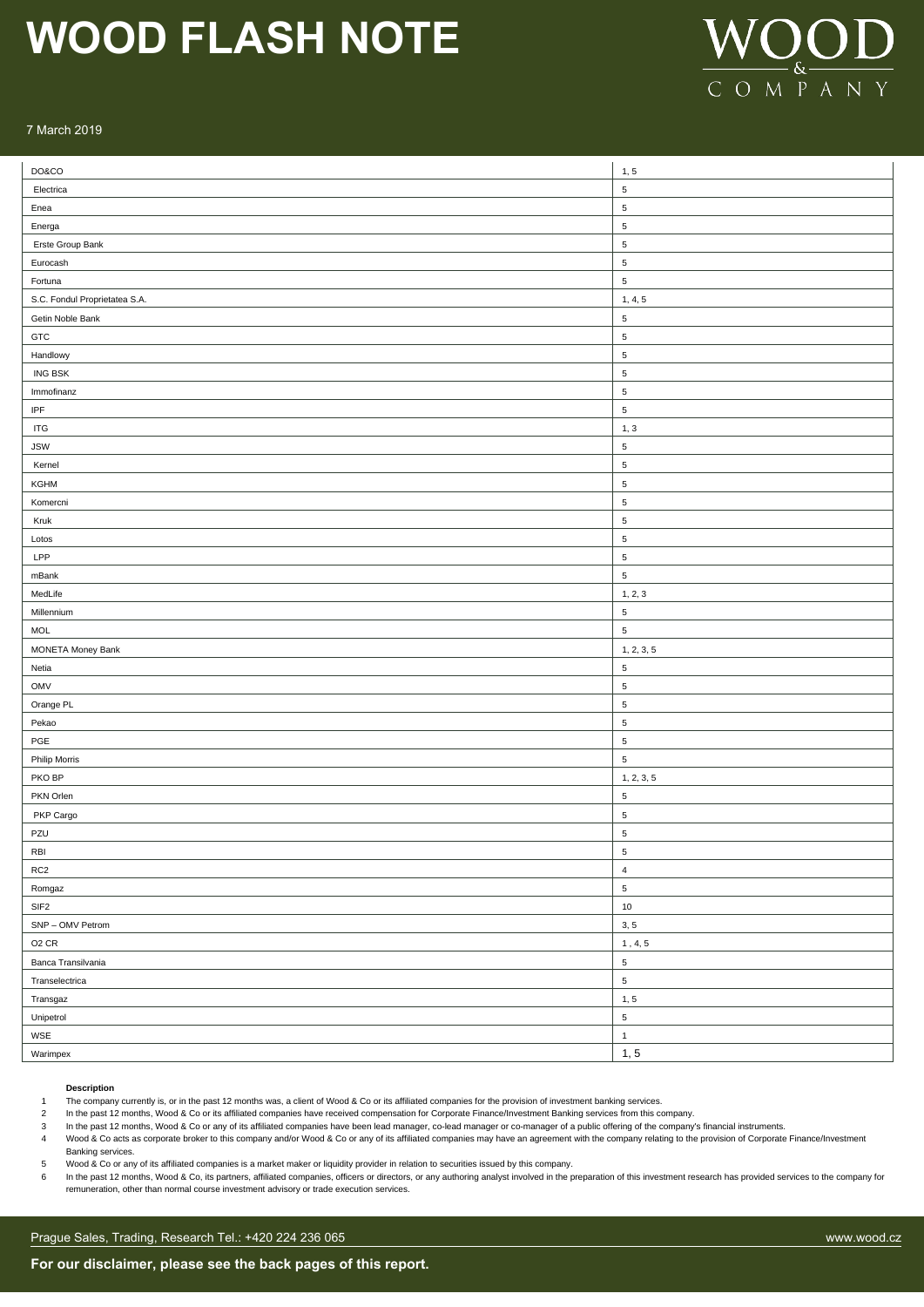

### 7 March 2019

- Those persons identified as the author(s) of this investment research, or any individual involved in the preparation of this investment research, have purchased/received shares in the company prior to a public offering of those shares, and the price at which they were acquired along with the date of acquisition are disclosed above.
- 8 The authoring analyst, a member of the authoring analyst's household, or any individual directly involved in the preparation of this investment research has a direct ownership position in securities issued by this company.
- 9 A partner, director, officer, employee or agent of Wood & Co and its affiliated companies, or a member of his/her household, is an officer, or director, or serves as an advisor or board member of this company. 10 As of the month end immediately preceding the date of publication of this investment research Wood & Co or its affiliate companies, in the aggregate, beneficially owned 1% or more of any class of the total issued
- share capital or other common equity securities of the company or held a material non-equity financial interest in this company.
- 11 As of the month end immediately preceding the date of publication of this investment research the relevant company owned 1% or more of any class of the total issued share capital in Wood & Co or any of its affiliated companies.
- 12 Other specific disclosures as described above

The authoring analysts who are responsible for the preparation of this investment research have received (or will receive) compensation based upon (among other factors) the Corporate Finance/Investment Banking revenues and general profits of Wood & Co. However, such authoring analysts have not received, and will not receive, compensation that is directly based upon or linked to one or more specific Corporate Finance/Investment Banking activities, or to recommendations contained in the investment research.

Wood & Co and its affiliated companies may have a Corporate Finance/Investment Banking or other relationship with the company that is the subject of this investment research and may trade in any of the designated investments mentioned herein either for their own account or the accounts of their customers, in good faith or in the normal course of market making. Accordingly, Wood & Co or their affiliated companies, principals or employees (other than the authoring analyst(s) who prepared this investment research) may at any time have a long or short position in any such designated investments, Related designated investments or in options, futures or other derivative instruments based thereon.

Wood & Co manages conflicts of interest arising as a result of preparation and publication of research through its use of internal databases, notifications by the relevant employees and Chinese Walls as monitored by Compliance. For further details see our website at www.wood.com in the Section Corporate Governance or via the link http://www.wood.com/research.html

The information contained in this investment research has been compiled by Wood & Co from sources believed to be reliable, but (with the exception of the information about Wood & Co) no representation or warranty, express or implied, is made by Wood & Co, its affiliated companies or any other person as to its fairness, accuracy, completeness or correctness. Wood & Co has not independently verified the facts, assumptions, and estimates contained herein. All estimates, opinions and other information contained in this investment research constitute Wood & Co's judgement as of the date of this investment research, are subject to change without notice and are provided in good faith but without legal responsibility or liability.

Wood & Co salespeople, traders, and other professionals may provide oral or written market commentary or trading strategies to our clients and our proprietary trading desk that reflect opinions that are contrary to the opinions expressed in this investment research. Wood & Co's affiliates, proprietary trading desk, and investing businesses may make investment decisions that are inconsistent with the recommendations or views expressed in this investment research.

This investment research is provided for information purposes only and does not constitute an offer or solicitation to buy or sell any designated investments discussed herein in any jurisdiction where such offer or solicitation would be prohibited. As a result, the designated investments discussed in this investment research may not be eligible for sale in some jurisdictions. This investment research is not, and under no circumstances should be construed as, a solicitation to act as a securities broker or dealer in any jurisdiction by any person or company that is not legally permitted to carry on the business of a securities broker or dealer in that jurisdiction. This material is prepared for general circulation to clients and does not have regard to the investment objectives, financial situation or particular needs of any particular person. Investors should obtain advice based on their own individual circumstances before making an investment decision. To the fullest extent permitted by law, none of Wood & Co, its affiliated companies or any other person accepts any liability whatsoever for any direct or consequential loss arising from or in connection with the use of this material.

#### **For United Kingdom or European Residents:**

This investment research is for persons who are Eligible Counterparties or Professional Clients only and is exempt from the general restrictions in section 21 of the Financial Services and Markets Act 2000 (or any analogous legislation) on the communication of invitations or inducements to engage in investment activity on the grounds that it is being distributed in the United Kingdom only to persons of a kind described in Article 19(5) (Investment Professionals) and 49(2) (High Net Worth companies, unincorporated associations etc) of the Financial Services and Markets Act 2000 (Financial Promotion) Order 2005 (as amended). It is not intended to be distributed or passed on, directly or indirectly, to any other class of persons. This material is not for distribution in the United Kingdom or Europe to retail clients, as defined under the rules of the Financial Conduct Authority.

#### **For United States Residents:**

This investment research distributed in the United States by WOOD&Co, and in certain instances by Brasil Plural Securities LLC ('Brasil Plural'), a U.S registered broker dealer, only to "major U.S. institutional investors", as defined under Rule 15a-6 promulgated under the US Securities Exchange Act of 1934, as amended, and as interpreted by the staff of the US Securities and Exchange Commission. This investment research is not intended for use by any person or entity that is not a major U.S institutional investor. If you have received a copy of this research and are not a major U.S institutional investor, you are instructed not to read, rely on or reproduce the contents hereof, and to destroy this research or return it to WOOD&Co or to Brasil Plural. Analyst(s) preparing this report are employees of WOOD&Co who are resident outside the United States and are not associated persons or employees of any US registered broker-dealer. Therefore the analyst(s) are not be subject to Rule 2711 of the Financial Industry Regulatory Authority (FINRA) or to Regulation AC adopted by the U.S Securities and Exchange Commission (SEC) which among other things, restrict communications with a subject company, public appearances and personal trading in securities by a research analyst. Any major U.S Institutional investor wishing to effect transactions in any securities referred to herein or options thereon should do so by contacting a representative of Brasil Plural Securities LLC. Brasil Plural is a broker-dealer registered with the SEC and a member of FINRA and the Securities Investor Protection Corporation. Its address is 545 Madison Avenue, 8th Floor, New York, NY 10022 and its telephone number is 212-388-5613. WOOD&Co is not affiliated with Brasil Plural Securities LLC or any other U.S registered broker-dealer.